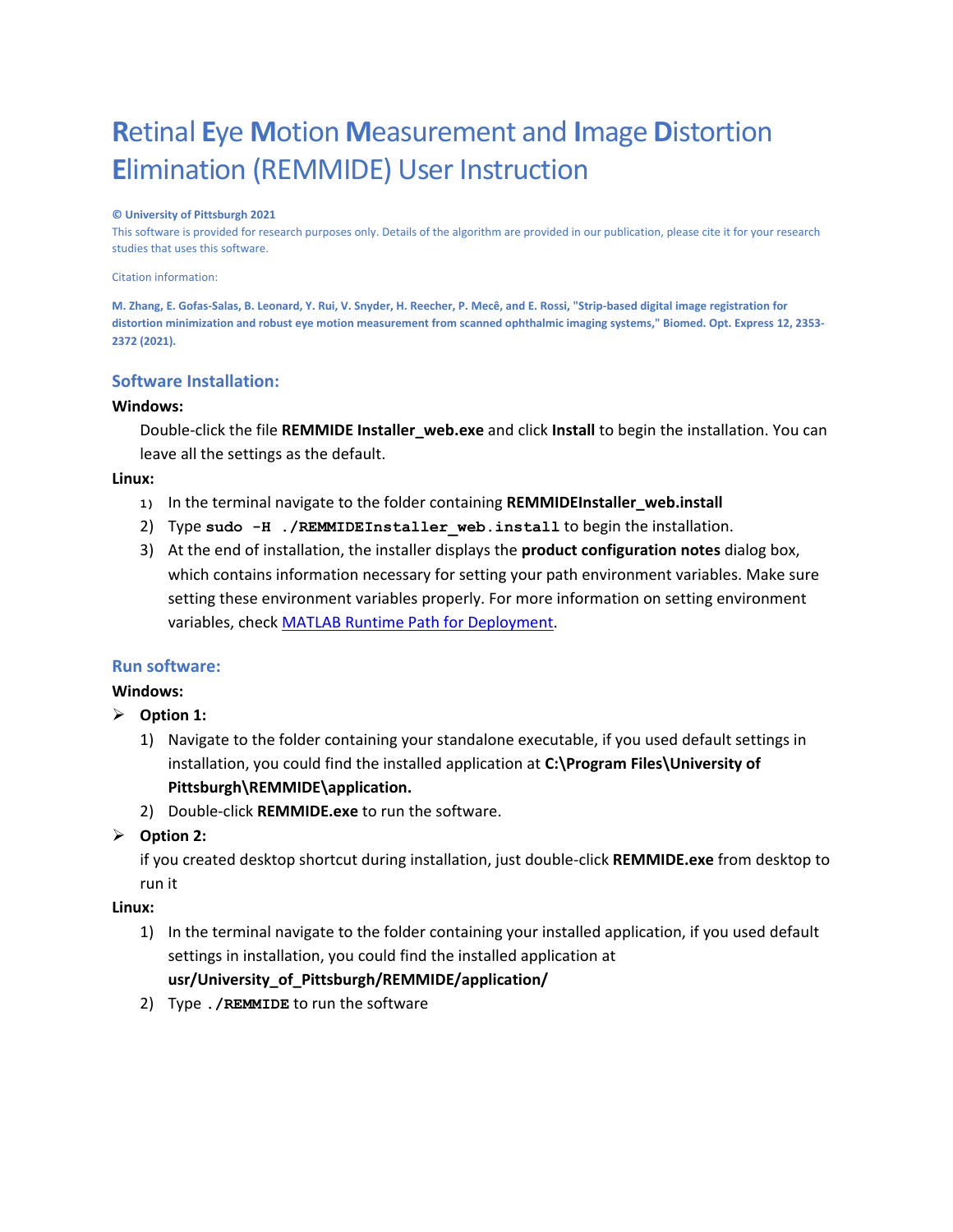# **Follow the steps below to register your data when you run the software:**

## **1. Select "Reference" preference:**

| <b>A</b> Registration GUI<br>File        |                                                                  |                     |         |                                                  |                     |                     |                      |            | $\overline{\phantom{m}}$ | $\Box$ | $\times$ |
|------------------------------------------|------------------------------------------------------------------|---------------------|---------|--------------------------------------------------|---------------------|---------------------|----------------------|------------|--------------------------|--------|----------|
| No video has been selected               |                                                                  |                     |         |                                                  |                     |                     |                      |            |                          |        |          |
| Instrument<br>a AOSLO<br>$\bigcirc$ TSLO | <b>Registration Parameters</b><br>Strip Height<br># of Strips 16 | 32<br>Height ignore | 0       | Reference<br>1<br>Ref ldx<br>External Ref   Load | $\sqrt{ }$ Auto Ref |                     |                      |            |                          |        |          |
| Desinusoid                               | Add to Batch                                                     | Run                 |         |                                                  |                     |                     |                      |            |                          | Delete |          |
| <b>Data to Process</b><br>Path           | Video Name                                                       | <b>Desinusoid</b>   | Ref idx | <b>External Ref Img</b>                          | # Strips            | <b>Strip height</b> | <b>Height ignore</b> | Instrument | Delete                   |        |          |
|                                          |                                                                  |                     |         |                                                  |                     |                     |                      |            |                          |        |          |
|                                          |                                                                  |                     |         |                                                  |                     |                     |                      |            |                          |        |          |
|                                          |                                                                  |                     |         |                                                  |                     |                     |                      |            |                          |        |          |
|                                          |                                                                  |                     |         |                                                  |                     |                     |                      |            |                          |        |          |
|                                          |                                                                  |                     |         |                                                  |                     |                     |                      |            |                          |        |          |

- **Auto Ref**: no reference information needs to provide; the system would automatically select one frame from the image sequence as reference image.
- **Ref idx**: manually select a frame (specified by index number) from the image sequence as refence image.
- **External Ref:** use an external image as refence image; need to click the "**Load**" button to specify **the path and name of the external image**
- **2. Click "File"->"load avi video" to add data which need to register**

|                                     | <b>selected</b>                                                        |                                                                                |                                                                    |                                                         |  |
|-------------------------------------|------------------------------------------------------------------------|--------------------------------------------------------------------------------|--------------------------------------------------------------------|---------------------------------------------------------|--|
| Instrument                          | <b>Registration Parameters</b>                                         |                                                                                | Reference                                                          |                                                         |  |
| a AOSLO<br><b>OTSLO</b>             | <b>Strip Height</b><br>32<br>16<br># of Strips                         | <b>Height ignore</b><br>$\bf{0}$                                               | Ref idx<br>External Ref<br>Load                                    | √ Auto Ref                                              |  |
| Desinusoid<br><b>Data to Proces</b> | Please select the avi video you would like to register<br>$\leftarrow$ | « test data > RLAB-0483 > 2021.12.02                                           | $\circ$<br>Ö<br>$\checkmark$                                       | Search 2021.12.02                                       |  |
|                                     | Organize v<br>New folder                                               |                                                                                |                                                                    | 腓 →<br>$\bullet$<br>п                                   |  |
| Path                                | Ouick access                                                           | cali<br>RLAB-0483 2021.12.02 001 CH1                                           | ■ RLAB-0483 2021.12.02 002 CH1<br>E RLAB-0483 2021.12.02 002 CH2   | III RLAB-0483 2021.12.02<br>图 RLAB-0483 2021.12.02      |  |
|                                     | Creative Cloud Files                                                   | III RLAB-0483_2021.12.02_001_CH2<br>III RLAB-0483 2021.12.02 001 CH3           | E RLAB-0483_2021.12.02_002_CH3<br>E RLAB-0483 2021.12.02 002 CH4   | <b>■ RLAB-0483_2021.12.02</b><br>图 RLAB-0483_2021.12.02 |  |
|                                     | <b>OneDrive</b>                                                        | <b>■ RLAB-0483 2021.12.02 001 CH4</b>                                          | E RLAB-0483 2021.12.02 002 CH5                                     | <b>■ RLAB-0483 2021.12.02</b>                           |  |
|                                     | $\Box$ This PC                                                         | III RLAB-0483_2021.12.02_001_CH5<br>■ RLAB-0483_2021.12.02_001_CH6             | ■ RLAB-0483_2021.12.02_002_CH6<br>III RLAB-0483_2021.12.02_002_CH7 | E RLAB-0483 2021.12.02                                  |  |
|                                     | Network                                                                | <b>■ RLAB-0483 2021.12.02 001 CH7</b><br><b>■ RLAB-0483 2021.12.02 001 CH8</b> | M RLAB-0483 2021.12.02 002 CH8<br>■ RLAB-0483 2021.12.02 003 CH1   | 图 RLAB-0483_2021.12.02                                  |  |
|                                     |                                                                        |                                                                                |                                                                    |                                                         |  |

- **1)** if **"Auto Ref"** is checked in step 2, **multiple videos** can be selected in this step, otherwise, only one video can be selected
- **2)** if "**Desinusoid**" is checked, please make sure there is a sub folder named "cali", and the corresponding desinusoid matrix is under that sub folder.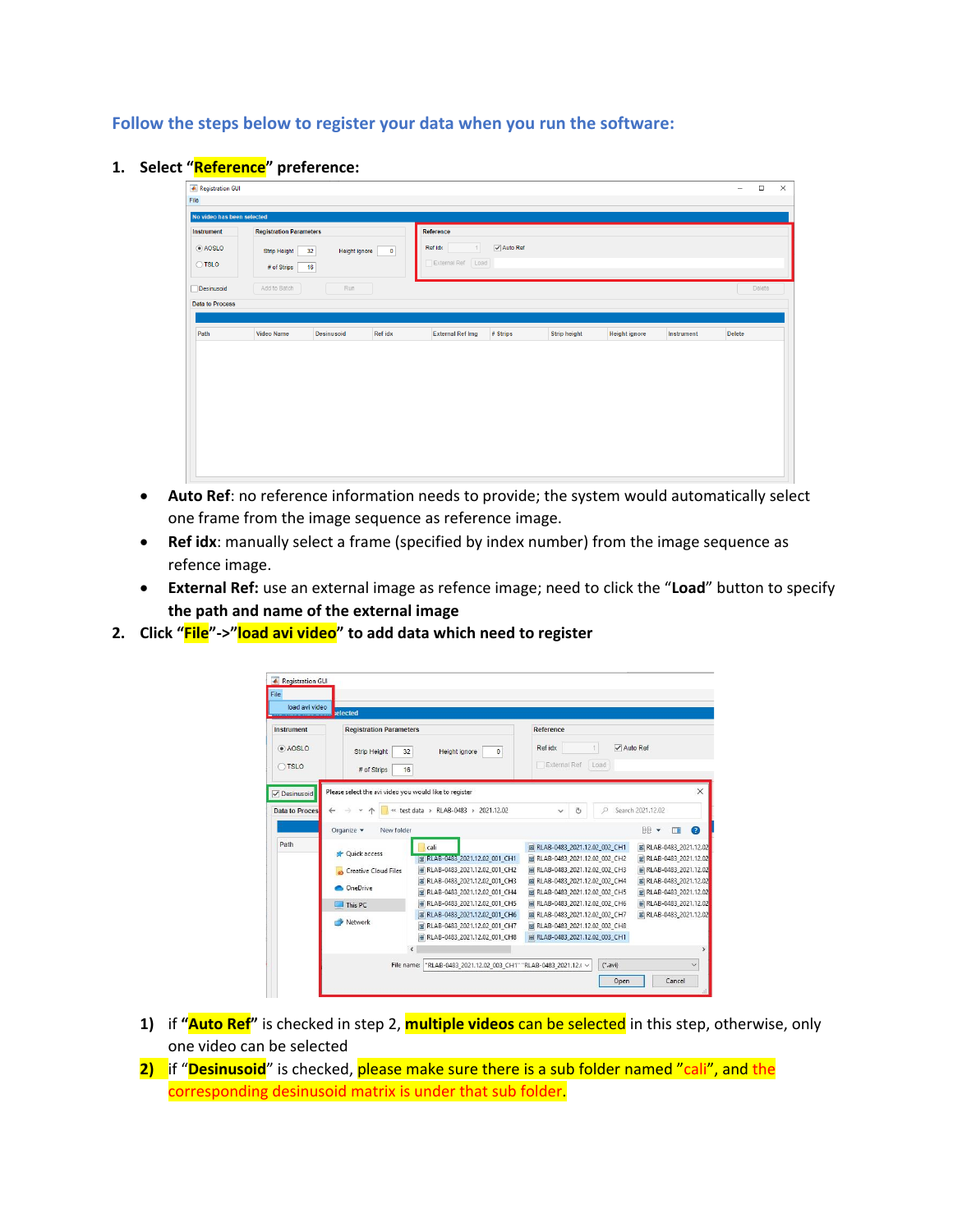# **3. Select DAQ "Instrument" type:**

| <b>A</b> Registration GUI |                                                                        |                       |                |                         |          |                     |                      |            | $\overline{\phantom{a}}$ | $\Box$ |
|---------------------------|------------------------------------------------------------------------|-----------------------|----------------|-------------------------|----------|---------------------|----------------------|------------|--------------------------|--------|
| File                      |                                                                        |                       |                |                         |          |                     |                      |            |                          |        |
|                           | Currenly selected 4 videos from E:\Min\test data\RLAB-0483\2021.12.02\ |                       |                |                         |          |                     |                      |            |                          |        |
| Instrument                | <b>Registration Parameters</b><br>Reference                            |                       |                |                         |          |                     |                      |            |                          |        |
| $\odot$ AOSLO             | Strip Height<br>32<br>Height ignore<br>$\bullet$                       | √ Auto Ref<br>Ref idx |                |                         |          |                     |                      |            |                          |        |
| TSLO                      | # of Strips<br>16                                                      | External Ref [ Load ] |                |                         |          |                     |                      |            |                          |        |
| √ Desinusoid              | Run<br>Add to Batch                                                    |                       |                |                         |          |                     |                      |            |                          | Delete |
| <b>Data to Process</b>    |                                                                        |                       |                |                         |          |                     |                      |            |                          |        |
|                           |                                                                        |                       |                |                         |          |                     |                      |            |                          |        |
| Path                      | <b>Video Name</b>                                                      | <b>Desinusoid</b>     | <b>Ref idx</b> | <b>External Ref Img</b> | # Strips | <b>Strip height</b> | <b>Height ignore</b> | Instrument | Delete                   |        |

- **AOSLO**: data collected by AOSLO
- **TSLO:** data collected by TSLO
- **4. Change "Registration Parameters" as needed:**

| <b>A</b> Registration GUI |                                                                        |                   |         |                         |          |                     |                      |            | $\overline{\phantom{a}}$ | $\Box$ | $\times$ |
|---------------------------|------------------------------------------------------------------------|-------------------|---------|-------------------------|----------|---------------------|----------------------|------------|--------------------------|--------|----------|
| File                      |                                                                        |                   |         |                         |          |                     |                      |            |                          |        |          |
|                           | Currenly selected 4 videos from E:\Min\test data\RLAB-0483\2021.12.02\ |                   |         |                         |          |                     |                      |            |                          |        |          |
| Instrument                | <b>Registration Parameters</b>                                         | Reference         |         |                         |          |                     |                      |            |                          |        |          |
| $\odot$ AOSLO             | 32<br>Height ignore<br>Strip Height<br>$\mathbf 0$                     | Ref idx           |         | √ Auto Ref              |          |                     |                      |            |                          |        |          |
| $\bigcirc$ TSLO           | # of Strips<br>16                                                      | External Ref      | Load    |                         |          |                     |                      |            |                          |        |          |
| Oesinusoid                | Add to Batch<br>Run                                                    |                   |         |                         |          |                     |                      |            |                          | Delete |          |
| <b>Data to Process</b>    |                                                                        |                   |         |                         |          |                     |                      |            |                          |        |          |
|                           |                                                                        |                   |         |                         |          |                     |                      |            |                          |        |          |
| Path                      | <b>Video Name</b>                                                      | <b>Desinusoid</b> | Ref idx | <b>External Ref Img</b> | # Strips | <b>Strip height</b> | <b>Height ignore</b> | Instrument | Delete                   |        |          |
|                           |                                                                        |                   |         |                         |          |                     |                      |            |                          |        |          |
|                           |                                                                        |                   |         |                         |          |                     |                      |            |                          |        |          |

- **Strip Height:** the height of each strip
- **Height ignore:** how many rows from top of the image will be ignored due to return path artifact. In our case, enter 0 for AOSLO data, and 16 for TSLO data.
- **# of Strips:** how many strips you would like to divide each image frame into
- **5. Check "Desinusoid" if need to desinusoid the data:**

| <b>A</b> Registration GUI |                                                                  |                                                                                                        | $\times$<br>$\Box$<br>- |
|---------------------------|------------------------------------------------------------------|--------------------------------------------------------------------------------------------------------|-------------------------|
| File                      |                                                                  |                                                                                                        |                         |
|                           | Selected videos have been added to process list                  |                                                                                                        |                         |
| <b>Instrument</b>         | <b>Registration Parameters</b>                                   | Reference                                                                                              |                         |
| a AOSLO                   | 32<br>Height ignore<br><b>Strip Height</b>                       | $\sqrt{}$ Auto Ref<br>Ref idx<br>$\bullet$                                                             |                         |
| $\bigcirc$ TSLO           | 16<br># of Strips                                                | External Ref   Load                                                                                    |                         |
| Desinusoid                | > test data > RLAB-0483 > 2021.12.02                             | $\circlearrowright$<br>$\checkmark$                                                                    | Delete                  |
| <b>Data to Process</b>    | Name                                                             | > test data > RLAB-0483 > 2021.12.02 > cali<br>$\checkmark$<br>Ö                                       |                         |
| Path                      | cali<br>B RLAB-0483_2021.12.02_001_CH1                           | $\wedge$<br>Name<br><b>Strip height</b><br># Strips<br><b>Height ignore</b><br><b>Instrument</b><br>ha | <b>Delete</b>           |
|                           | 图 RLAB-0483_2021.12.02_001_CH2<br>■ RLAB-0483_2021.12.02_001_CH3 | RLAB-0483_2021.12.02_desinusoidmat                                                                     |                         |
|                           | 图 RLAB-0483_2021.12.02_001_CH4                                   |                                                                                                        |                         |
|                           | III RLAB-0483_2021.12.02_001_CH5                                 |                                                                                                        |                         |
|                           | 图 RLAB-0483_2021.12.02_001_CH6                                   |                                                                                                        |                         |
|                           | E RLAB-0483_2021.12.02_001_CH7<br>图 RLAB-0483_2021.12.02_001_CH8 |                                                                                                        |                         |

• if "**Desinusoid**" is checked, please make sure: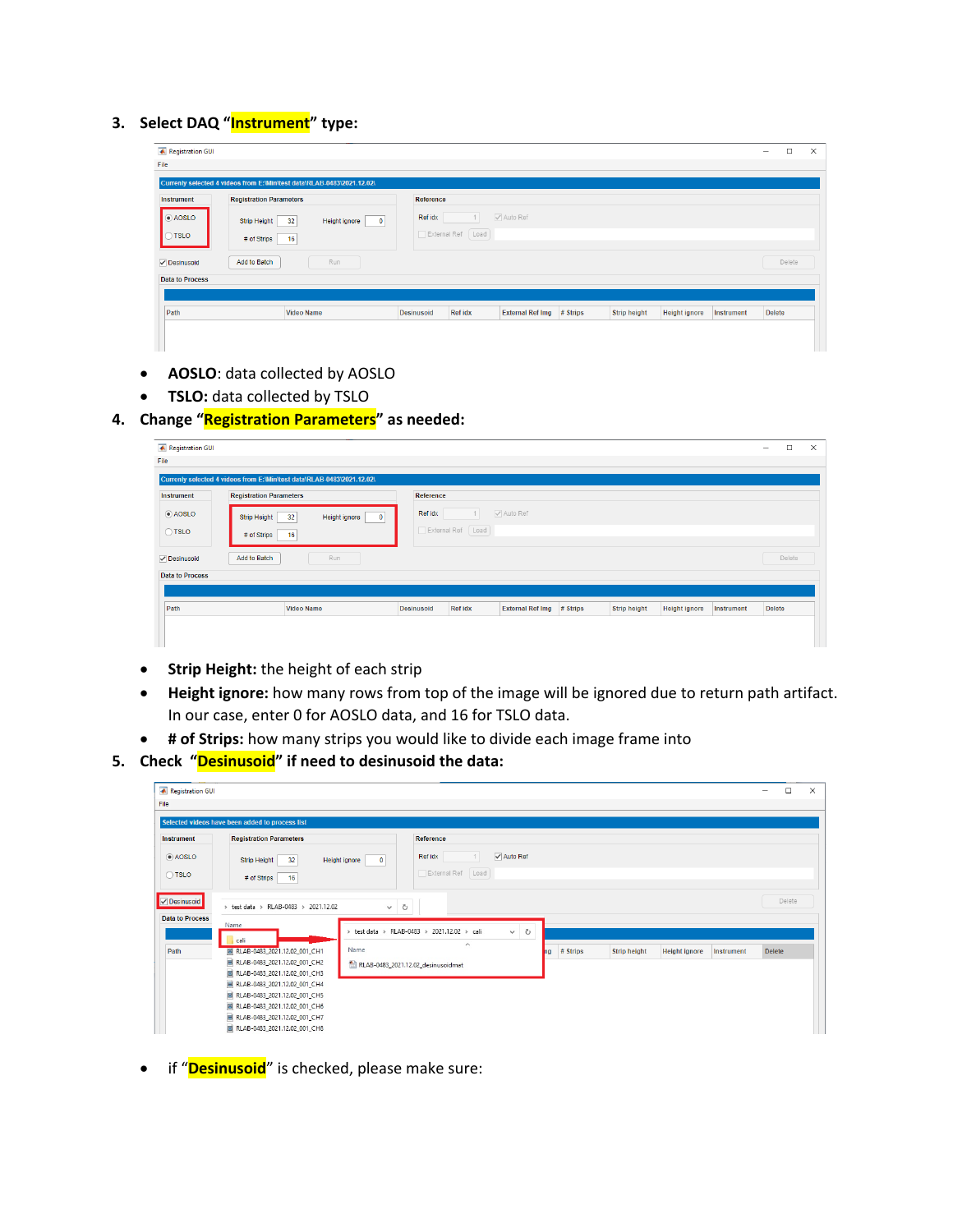- **1)** a sub folder named "cali" is under the same path where the video data is located, and the corresponding desinusoid matrix is under that sub folder.
- 2) the video data that has been selected is raw video data.
- "**Desinusoid**" function is available only if "**Auto Ref**" is checked
- **6. Click "Add to Batch" button**, the data selected in step 3 would be added to "**Data to Process"** list

| File                    | <b>A</b> Registration GUI |                                                 |                                                                             |                              |                         |                         |          |                     |                      |            | $\Box$<br>- | $\times$ |
|-------------------------|---------------------------|-------------------------------------------------|-----------------------------------------------------------------------------|------------------------------|-------------------------|-------------------------|----------|---------------------|----------------------|------------|-------------|----------|
|                         |                           | Selected videos have been added to process list |                                                                             |                              |                         |                         |          |                     |                      |            |             |          |
| <b>Instrument</b>       |                           | <b>Registration Parameters</b>                  |                                                                             | Reference                    |                         |                         |          |                     |                      |            |             |          |
| $\odot$ AOSLO<br>O TSLO |                           | Strip Height<br>32<br># of Strips<br>16         | Height ignore<br>$\overline{0}$                                             | Ref idx<br>External Ref Load | $\sqrt{}$ Auto Ref<br>1 |                         |          |                     |                      |            |             |          |
| Desinusoid              | <b>Data to Process</b>    | Add to Batch                                    | Run                                                                         |                              |                         |                         |          |                     |                      |            | Delete      |          |
|                         | Path                      |                                                 | <b>Video Name</b>                                                           | <b>Desinusoid</b>            | Ref idx                 | <b>External Ref Img</b> | # Strips | <b>Strip height</b> | <b>Height ignore</b> | Instrument | Delete      |          |
|                         |                           |                                                 | E:\Min\test data\RLAB-0483\2021.12.02\ RLAB-0483_2021.12.02_001_CH1.avi yes |                              | $\mathbf 0$             |                         | 16       | 32                  |                      | 0 AOSLO    |             |          |
| $\overline{2}$          |                           |                                                 | E:\Min\test data\RLAB-0483\2021.12.02\ RLAB-0483_2021.12.02_001_CH6.avi yes |                              | $\mathbb O$             |                         | 16       | 32                  |                      | 0 AOSLO    |             |          |
| $\overline{\mathbf{3}}$ |                           |                                                 | E:\Min\test data\RLAB-0483\2021.12.02\ RLAB-0483_2021.12.02_002_CH1.avi yes |                              | $\theta$                |                         | 16       | 32                  |                      | 0 AOSLO    |             |          |
| A                       |                           |                                                 | E:\Min\test data\RLAB-0483\2021.12.02\ RLAB-0483_2021.12.02_003_CH1.avi yes |                              | $\mathbf{0}$            |                         | 16       | 32                  |                      | 0 AOSLO    |             |          |
|                         |                           |                                                 |                                                                             |                              |                         |                         |          |                     |                      |            |             |          |

- 7. **Repeat step 2 to 6** to add all the data which need to register
- 8. **Carefully check all the data have been added to "Data to Process" table list**, if any data has been added by mistake, just check the **"Delete"** box in **"Data to Process"** table, and click the **"Delete"**  button to remove it**.**

|                     | <b>A</b> Registration GUI                          |                                                 |                                                                             |                   |                    |                         |          |                     |                                    | $\Box$<br>$\times$ |
|---------------------|----------------------------------------------------|-------------------------------------------------|-----------------------------------------------------------------------------|-------------------|--------------------|-------------------------|----------|---------------------|------------------------------------|--------------------|
| File                |                                                    |                                                 |                                                                             |                   |                    |                         |          |                     |                                    |                    |
|                     |                                                    | Selected videos have been added to process list |                                                                             |                   |                    |                         |          |                     |                                    |                    |
| <b>Instrument</b>   |                                                    | <b>Registration Parameters</b>                  |                                                                             | Reference         |                    |                         |          |                     |                                    |                    |
| a AOSLO             |                                                    | <b>Strip Height</b><br>32                       | Height ignore<br>$\overline{0}$                                             | Ref idx           | $\sqrt{}$ Auto Ref |                         |          |                     |                                    |                    |
|                     | External Ref   Load<br>O TSLO<br>16<br># of Strips |                                                 |                                                                             |                   |                    |                         |          |                     |                                    |                    |
| <b>√</b> Desinusoid |                                                    | Add to Batch                                    | Run                                                                         |                   |                    |                         |          |                     |                                    | <b>Delete</b>      |
|                     | <b>Data to Process</b>                             |                                                 |                                                                             |                   |                    |                         |          |                     |                                    |                    |
|                     |                                                    |                                                 |                                                                             |                   |                    |                         |          |                     |                                    |                    |
|                     | Path                                               |                                                 | <b>Video Name</b>                                                           | <b>Desinusoid</b> | <b>Ref</b> idx     | <b>External Ref Img</b> | # Strips | <b>Strip height</b> | <b>Height ignore</b><br>Instrument | <b>Delete</b>      |
|                     |                                                    |                                                 |                                                                             |                   |                    |                         |          |                     |                                    |                    |
| $\mathbf{1}$        |                                                    |                                                 | E:\Min\test data\RLAB-0483\2021.12.02\ RLAB-0483_2021.12.02_001_CH1.avi yes |                   | O                  |                         | 16       | 32                  | 0 AOSLO                            |                    |
| $\overline{2}$      |                                                    |                                                 | E:\Min\test data\RLAB-0483\2021.12.02\ RLAB-0483_2021.12.02_001_CH6.avi yes |                   | $\Omega$           |                         | 16       | 32                  | 0 AOSLO                            |                    |
| $\overline{3}$      |                                                    |                                                 | E:\Min\test data\RLAB-0483\2021.12.02\ RLAB-0483 2021.12.02 002 CH1.avi yes |                   | 0                  |                         | 16       | 32                  | 0 AOSLO                            | ✓                  |
| $\overline{4}$      |                                                    |                                                 | E:\Min\test data\RLAB-0483\2021.12.02\ RLAB-0483_2021.12.02_003_CH1.avi yes |                   | $\overline{0}$     |                         | 16       | 32                  | 0 AOSLO                            | $\triangledown$    |

**9. Click "Run" button to register the data**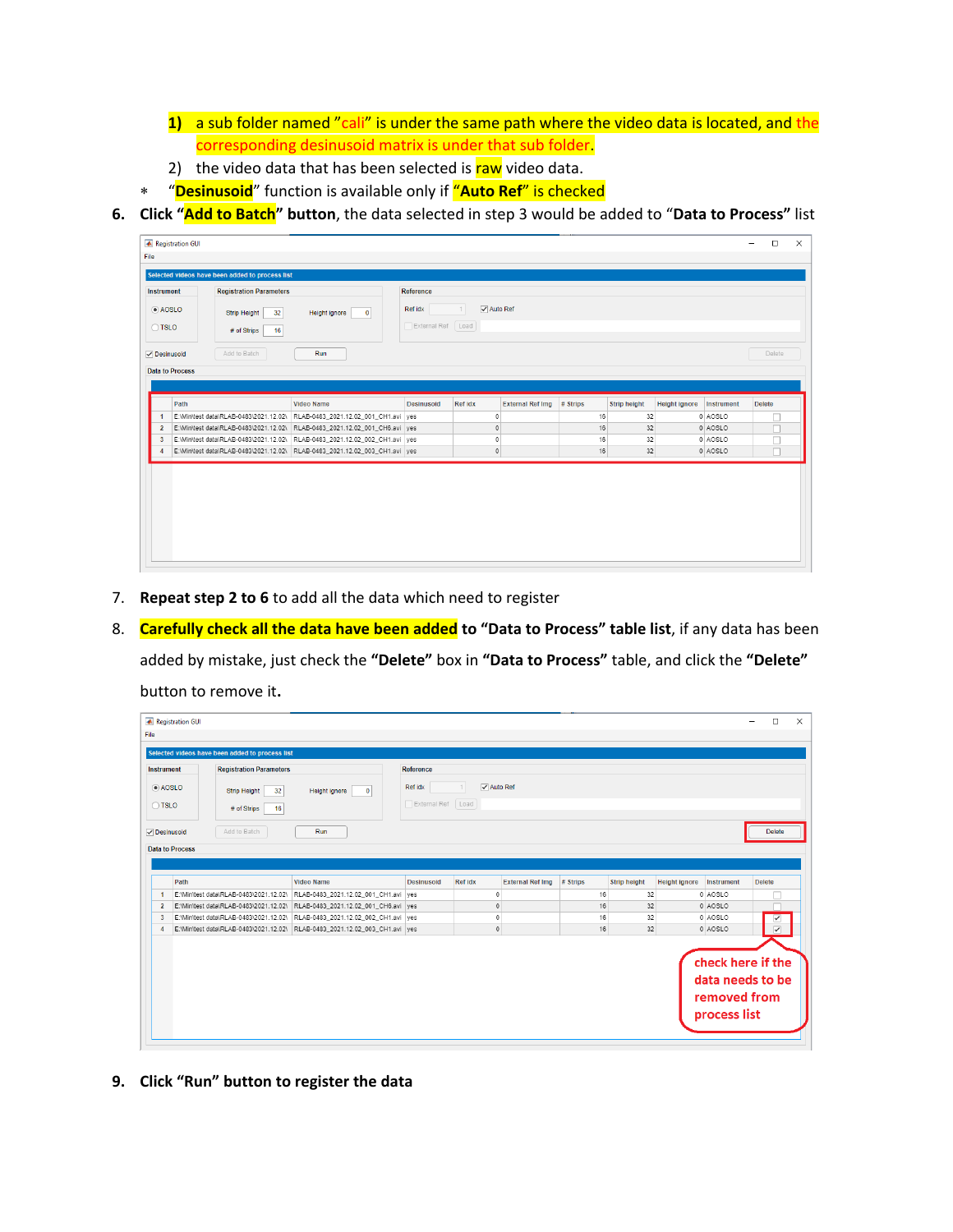**10.** Data that has been successfully registered would be listed in **"Data Successfully Processed"** table

| Registration GUI                                                          | Phillips Street                               |                                     |                                                           |               |
|---------------------------------------------------------------------------|-----------------------------------------------|-------------------------------------|-----------------------------------------------------------|---------------|
| File                                                                      |                                               |                                     |                                                           |               |
| Selected videos have been added to process list                           |                                               |                                     |                                                           |               |
| <b>Registration Parameters</b><br>Instrument                              | Reference                                     |                                     |                                                           |               |
|                                                                           |                                               |                                     |                                                           |               |
| O AOSLO<br>32<br>Height ignore<br>$\mathbf 0$<br>Strip Height             | Ref idx<br>1 <sup>1</sup>                     | $\sqrt{ }$ Auto Ref                 |                                                           |               |
| $\bigcirc$ TSLO<br># of Strips<br>16                                      | External Ref   Load                           |                                     |                                                           |               |
| Add to Batch<br>Run                                                       |                                               |                                     |                                                           | Delete        |
| <b>Data to Process</b>                                                    |                                               |                                     |                                                           |               |
|                                                                           | <b>Done</b>                                   |                                     |                                                           |               |
| Path<br><b>Video Name</b>                                                 | Desinusoid<br>Ref idx                         | <b>External Ref Img</b><br># Strips | <b>Strip height</b><br><b>Height ignore</b><br>Instrument | <b>Delete</b> |
|                                                                           |                                               |                                     |                                                           |               |
|                                                                           |                                               |                                     |                                                           |               |
| <b>Data Successfully Processed</b>                                        |                                               | <b>Data Failed</b>                  |                                                           |               |
|                                                                           |                                               |                                     |                                                           |               |
| Path<br>Video Name<br>C:\Users\Min\Documents\Projects\Registration\test d | RLAB-0438_2021.09.14_012_CH1_desinusoided.avi | Path                                | Video Name                                                |               |
| C:\Users\Min\Documents\Projects\Registration\test d                       | RLAB-0438_2021.09.14_007_CH1_desinusoided.avi |                                     |                                                           |               |
| C:\Users\Min\Documents\Projects\Registration\test d                       | RLAB-0438_2021.09.14_004_CH1_desinusoided.avi |                                     |                                                           |               |

**11.** Data failed would be listed in **"Data Failed"** table

| <b>A</b> Registration GUI          |                                                                                                                                                                                                        |                            | $200 - 25$ and $200 - 25$ | <b>Service of the </b> |                         |          |                     |                      |            |               |
|------------------------------------|--------------------------------------------------------------------------------------------------------------------------------------------------------------------------------------------------------|----------------------------|---------------------------|------------------------|-------------------------|----------|---------------------|----------------------|------------|---------------|
| File                               |                                                                                                                                                                                                        |                            |                           |                        |                         |          |                     |                      |            |               |
|                                    | Selected videos have been added to process list                                                                                                                                                        |                            |                           |                        |                         |          |                     |                      |            |               |
| <b>Instrument</b>                  | <b>Registration Parameters</b>                                                                                                                                                                         |                            | Reference                 |                        |                         |          |                     |                      |            |               |
| a AOSLO                            | Strip Height<br>32                                                                                                                                                                                     | Height ignore<br>$\bullet$ | Ref idx                   | 11                     | $\sqrt{ }$ Auto Ref     |          |                     |                      |            |               |
| $\bigcirc$ TSLO                    |                                                                                                                                                                                                        |                            |                           | External Ref [ Load ]  |                         |          |                     |                      |            |               |
|                                    | # of Strips<br>16                                                                                                                                                                                      |                            |                           |                        |                         |          |                     |                      |            |               |
| Add to Batch                       | Run                                                                                                                                                                                                    |                            |                           |                        |                         |          |                     |                      |            | Delete        |
| <b>Data to Process</b>             |                                                                                                                                                                                                        |                            |                           |                        |                         |          |                     |                      |            |               |
|                                    |                                                                                                                                                                                                        |                            |                           |                        | <b>Done</b>             |          |                     |                      |            |               |
| Path                               | <b>Video Name</b>                                                                                                                                                                                      |                            | <b>Desinusoid</b>         | Ref idx                | <b>External Ref Img</b> | # Strips | <b>Strip height</b> | <b>Height ignore</b> | Instrument | <b>Delete</b> |
|                                    |                                                                                                                                                                                                        |                            |                           |                        |                         |          |                     |                      |            |               |
|                                    |                                                                                                                                                                                                        |                            |                           |                        |                         |          |                     |                      |            |               |
|                                    |                                                                                                                                                                                                        |                            |                           |                        |                         |          |                     |                      |            |               |
|                                    |                                                                                                                                                                                                        |                            |                           |                        |                         |          |                     |                      |            |               |
| <b>Data Successfully Processed</b> |                                                                                                                                                                                                        |                            |                           |                        | <b>Data Failed</b>      |          |                     |                      |            |               |
|                                    |                                                                                                                                                                                                        |                            |                           |                        |                         |          |                     |                      |            |               |
| Path                               |                                                                                                                                                                                                        | <b>Video Name</b>          |                           |                        | Path                    |          |                     | Video Name           |            |               |
|                                    | C:\Users\Min\Documents\Projects\Registration\test d RLAB-0438_2021.09.14_012_CH1_desinusoided.avi<br>C:\Users\Min\Documents\Projects\Registration\test d RLAB-0438_2021.09.14_007_CH1_desinusoided.avi |                            |                           |                        |                         |          |                     |                      |            |               |
|                                    | C:\Users\Min\Documents\Projects\Registration\test d RLAB-0438_2021.09.14_004_CH1_desinusoided.avi                                                                                                      |                            |                           |                        |                         |          |                     |                      |            |               |
|                                    |                                                                                                                                                                                                        |                            |                           |                        |                         |          |                     |                      |            |               |
|                                    |                                                                                                                                                                                                        |                            |                           |                        |                         |          |                     |                      |            |               |
|                                    |                                                                                                                                                                                                        |                            |                           |                        |                         |          |                     |                      |            |               |
|                                    |                                                                                                                                                                                                        |                            |                           |                        |                         |          |                     |                      |            |               |
|                                    |                                                                                                                                                                                                        |                            |                           |                        |                         |          |                     |                      |            |               |
|                                    |                                                                                                                                                                                                        |                            |                           |                        |                         |          |                     |                      |            |               |
|                                    |                                                                                                                                                                                                        |                            |                           |                        |                         |          |                     |                      |            |               |
|                                    |                                                                                                                                                                                                        |                            |                           |                        |                         |          |                     |                      |            |               |
|                                    |                                                                                                                                                                                                        |                            |                           |                        |                         |          |                     |                      |            |               |